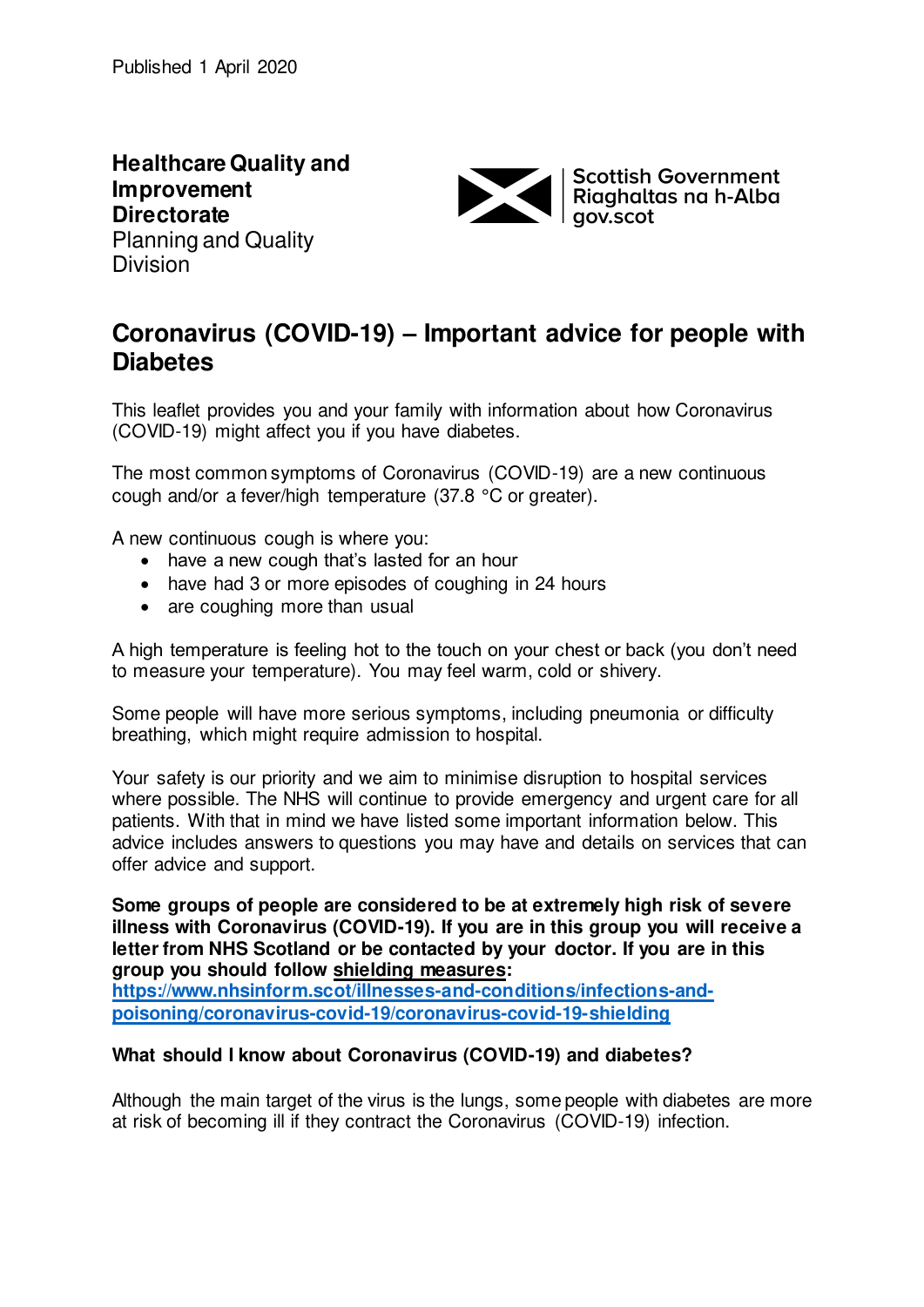Published 1 April 2020

If you have Coronavirus (COVID-19), then like most infections, this may cause your body to mount a stress response to fight the infection. This in turn may cause your diabetes to become unstable and your sugars are likely to run high.

#### **Where can I call for support?**

If you have concerns about your condition or your treatment you should contact your GP or diabetes care team.

The NHS Inform Scotland website has up-to-date information and answers to frequently asked questions.

#### [www.nhsinform.scot/coronavirus](http://www.nhsinform.scot/coronavirus)

For general information and any concerns about Coronavirus (COVID-19) you can call the Coronavirus (COVID-19) helpline on 0800 028 2816.

More specific up to date information on diabetes and Coronavirus (COVID-19) can be found on the Diabetes UK website at: www.diabetes.org.uk /coronavirus

You can contact the Diabetes UK Helpline on 0141 212 8710 or email [helpline@diabetes.org.uk](mailto:helpline@diabetes.org.uk)

You can contact Diabetes UK online forum if you'd like to chat with other people affected by diabetes [https://www.diabetes.org.uk/how\\_we\\_help/community/diabetes](https://www.diabetes.org.uk/how_we_help/community/diabetes-support-forum)[support-forum](https://www.diabetes.org.uk/how_we_help/community/diabetes-support-forum)

For other non-emergency health concerns, your first point of contact should still be your GP or 111. They are likely to assess you over the telephone or by video link rather than in person to reduce the risk of infection from Coronavirus (COVID-19).

#### **Will my treatment change?**

Your treatment plan is individual to you and should not be changed without advice from your medical professional. The treatment you are on for your diabetes will not change if you remain well.

If you become unwell then you should follow your diabetes care plan on 'sick day rules'. Sick day guidance will vary depending on your type of diabetes and the treatment you are on. If you are unsure of 'sick day rule' guidance you should contact your care team for further advice.

If you routinely [check your blood sugar](https://www.diabetes.org.uk/guide-to-diabetes/managing-your-diabetes/testing) at home you should do it more often.

If you have [type 1 diabetes](https://www.diabetes.org.uk/diabetes-the-basics/what-is-type-1-diabetes) you should check your blood sugar at least every four hours including during the night.

You should also check your [ketones](https://www.diabetes.org.uk/guide-to-diabetes/managing-your-diabetes/ketones-and-diabetes) if your blood sugar level is high (generally 15mmol/l or more however you may have specific individual guidance) or if you feel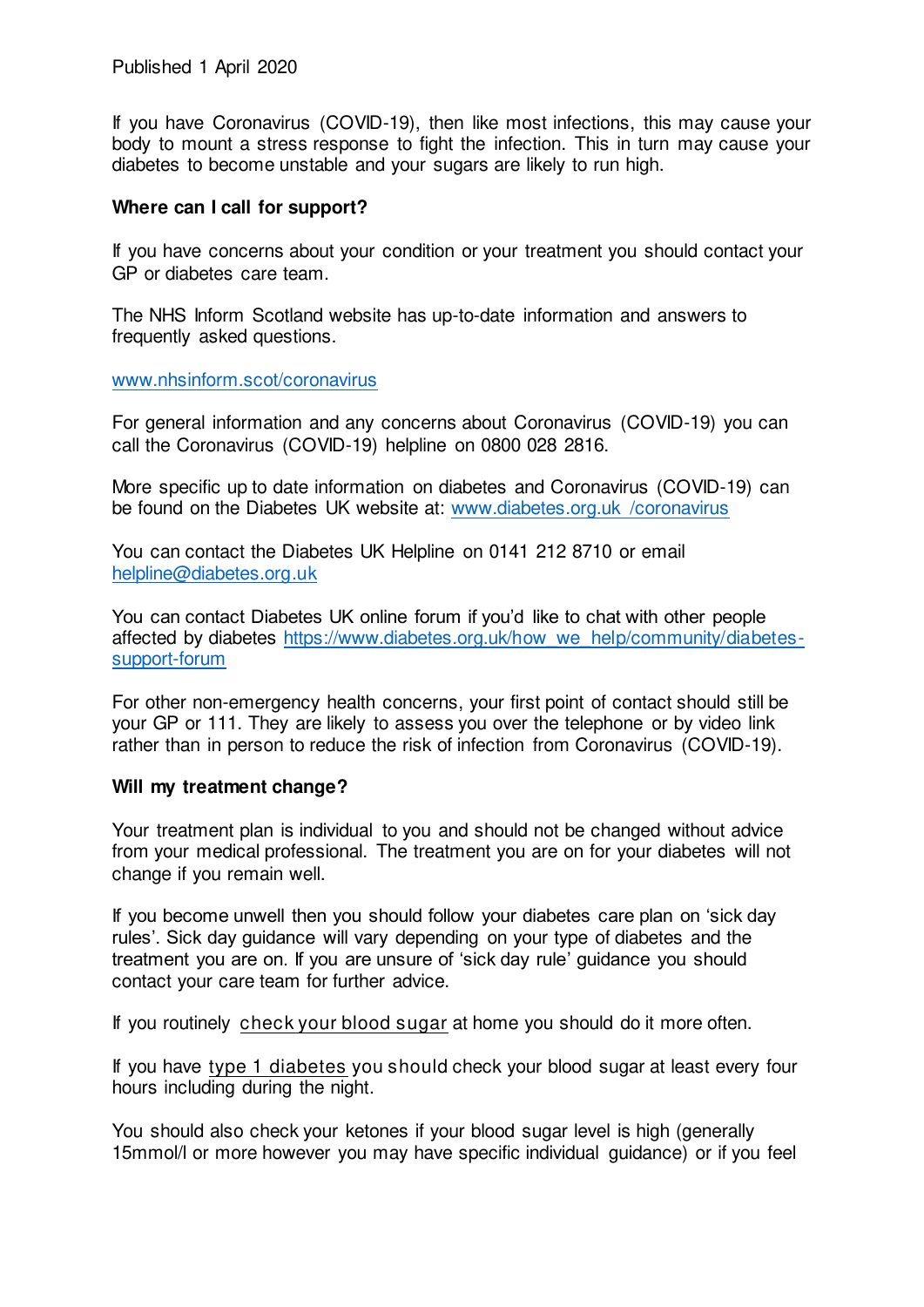unwell. If ketones are present follow your 'sick day' rule guidance and if necessary contact your diabetes team or out of hours services.

If you don't check your blood sugar levels at home, please be aware of the [signs of](https://www.diabetes.org.uk/guide-to-diabetes/complications/hypers)  [a hyper \(hyperglycaemia\)](https://www.diabetes.org.uk/guide-to-diabetes/complications/hypers). Signs can include passing more urine than normal (especially at night), being very thirsty, headaches, tiredness and lethargy. You should seek help if you have hyper symptoms**.** 

# **Should I still go to hospital appointments?**

If you are receiving treatment for diabetes, it is important that you take extra care of your overall wellbeing. The majority of routine face-to-face diabetes clinic appointments have been suspended however, if you are having any problems with your diabetes your care team will still be able to offer support.

Your clinical team will try to minimise the time you spend in hospital departments, for example arranging telephone or Near Me video consultations and offering blood tests at a different NHS site. Diabetes pregnancy and foot services will still continue although some of your appointments are likely to be via telephone of Near Me video consultations. Make sure your care provider has your up-to-date contact details.

If you have symptoms of possible Coronavirus (COVID-19) infection then do not come to the hospital. Instead you should check your symptoms against the information on NHS Inform [https://www.nhsinform.scot/illnesses-and](https://www.nhsinform.scot/illnesses-and-conditions/infections-and-poisoning/coronavirus-covid-19)[conditions/infections-and-poisoning/coronavirus-covid-19](https://www.nhsinform.scot/illnesses-and-conditions/infections-and-poisoning/coronavirus-covid-19) and call 111 to seek further advice.

Please tell the call handler about your diabetes. Please also inform your diabetes care team.

Being visited by friends or relatives in hospital, or someone going with you to appointments is now restricted unless essential. The following visits are deemed essential:

- a person receiving end-of-life care
- to support someone with a mental health issue such as dementia, a learning disability or autism where not being present would cause the patient to be distressed
- to accompany a child in hospital.

If relatives or friends need to visit you, it is vital that they wash their hands for at least 20 seconds on arrival and often after that.

If hospital admission is likely please remember to pack your mobile phone and phone charger so you can keep in touch with relatives and friends.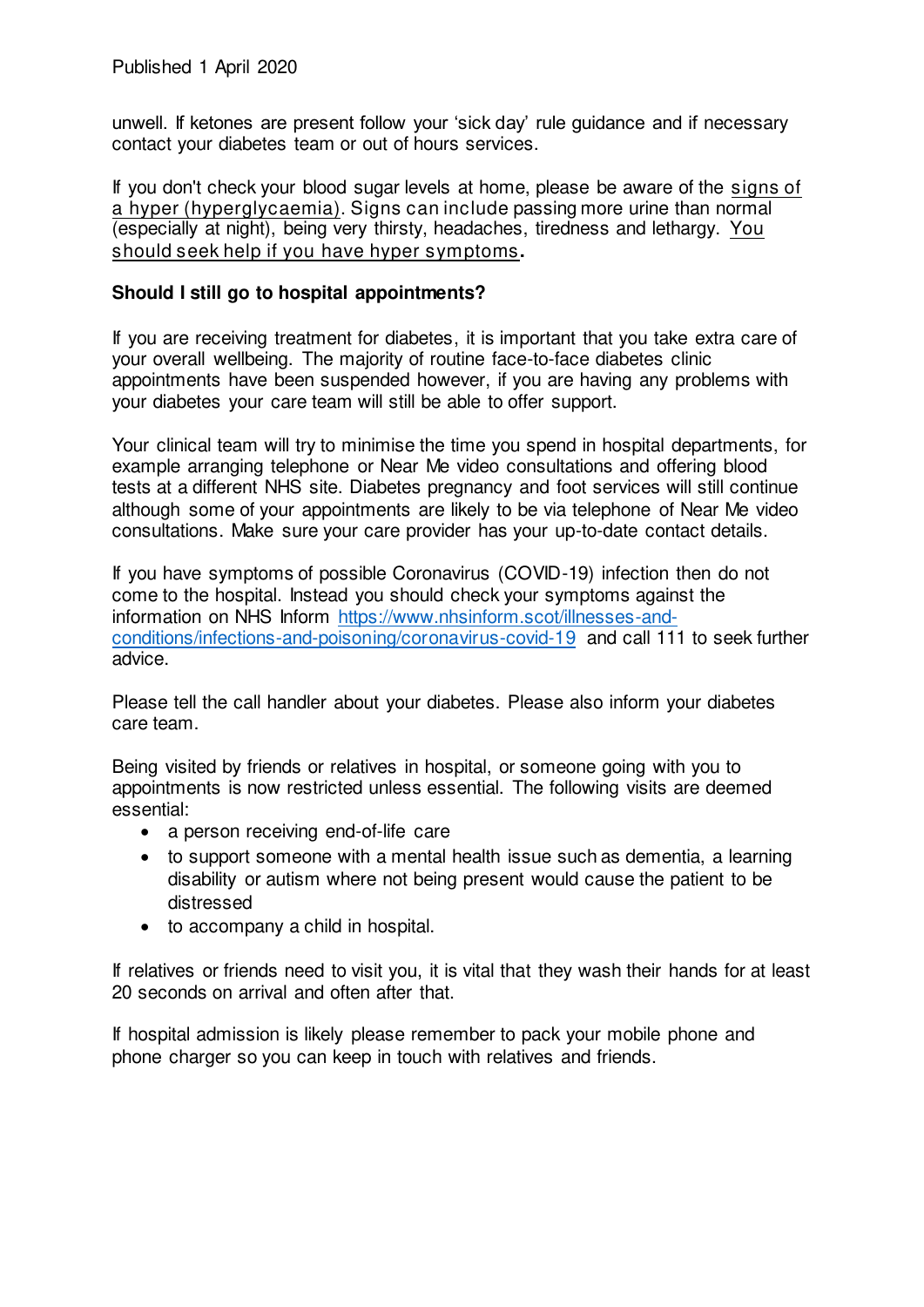# **I am part of the group who are identified as at higher risk of illness and got a letter from the NHS. Is there something I need to do differently to reduce the risk of Coronavirus (COVID-19)?**

The safest course of action is for you to stay at home at all times and avoid all faceto-face contact for at least twelve weeks, except from carers and healthcare workers who you must see as part of your medical care. The rest of your household should support you to stay safe and closely follow guidance on social distancing, reducing their contact inside and outside the home. This will help protect you by stopping you from coming into contact with the virus.

Things you or the person you care for should be doing and not doing to stay safe.

- **DO STRICTLY AVOID** contact with anyone who is displaying symptoms of Coronavirus (COVID-19). These symptoms include high temperature (above 37.8 °C) and/or a new and continuous cough. You might want to have a thermometer at home to check your temperature if you are worried that you may have a fever.
- **DON'T** leave your home.
- **DON'T** attend any gatherings. This includes gatherings of friends and families in private spaces e.g. family homes, weddings and religious services.
- **DON'T** go out for shopping, leisure or travel. When arranging food or medication deliveries, these should be left at the door to minimise contact.
- **DO** keep in touch using remote technology such as phone, internet, and social media.
- **DO** use telephone or online services to contact your GP (for non-Coronavirus issues) or other essential services.
- **DO** regularly wash your hands with soap and water for 20 seconds. Ask carers or support workers who visit your home to do the same.

The rest of your household need to support you to stay safe and must stringently follow guidance on social distancing, reducing physical contact with other people outside the home.

In your home, you should:

- minimise the time you spend with others in shared spaces (kitchen, bathroom and sitting areas) and keep any shared spaces well ventilated
- aim to keep 2 metres away from others and encourage them to sleep in a different bed where possible
- use separate towels and, if possible, use a separate bathroom from the rest of the household, or clean the bathroom with cleaning products after every use
- avoid using the kitchen when others are present, take your meals back to your room to eat where possible, and ensure all kitchenware is cleaned thoroughly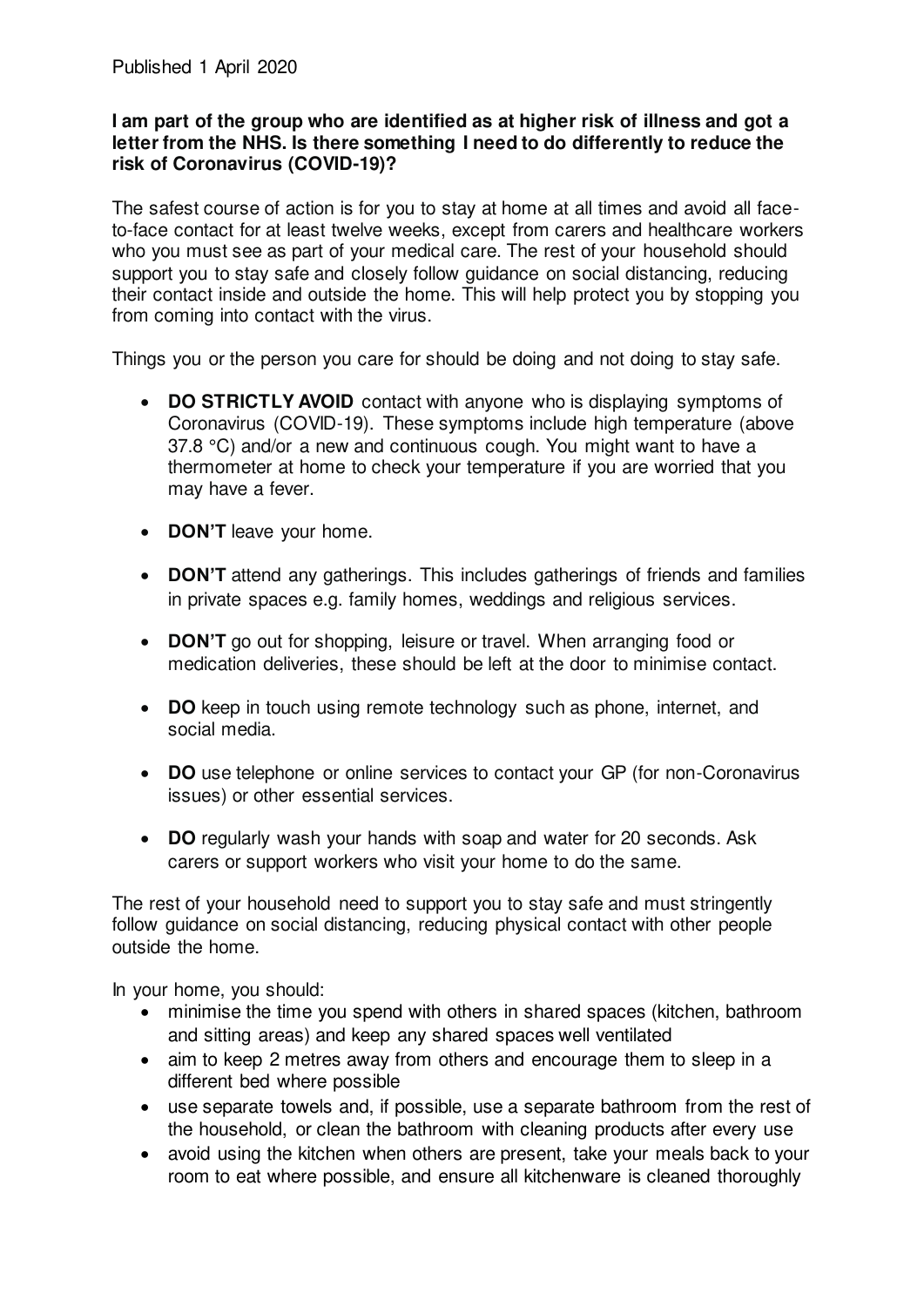using a dishwasher at the 60 degrees setting if possible, otherwise in very warm soapy water.

If the rest of your household are able to follow this guidance to help keep you safe, there is no need for them to wear any special medical clothing or equipment.

# **I have not received a letter from the NHS, but I am currently being treated for diabetes, do I need to do anything differently to reduce the risk of Coronavirus (COVID-19)?**

If you have not yet received a letter from NHS Scotland but believe you fall within the highest risk group you are advised to protect yourself immediately by following the shielding measures set out on the NHS Inform website. You will be contacted by NHS Scotland with more information on how to access additional support, if you need it.

[https://www.nhsinform.scot/illnesses-and-conditions/infections-and](https://www.nhsinform.scot/illnesses-and-conditions/infections-and-poisoning/coronavirus-covid-19/coronavirus-covid-19-shielding)[poisoning/coronavirus-covid-19/coronavirus-covid-19-shielding](https://www.nhsinform.scot/illnesses-and-conditions/infections-and-poisoning/coronavirus-covid-19/coronavirus-covid-19-shielding)

If you have not received a letter and do not believe you are in the highest risk group, you do not need to follow the shielding measures but you should still be particularly careful in trying to reduce the risk of becoming infected with Coronavirus (COVID-19).

You should follow the most up to date guidance on social distancing, which will protect you and others from picking up the virus: [https://www.nhsinform.scot/illnesses-and-conditions/infections-and](https://www.nhsinform.scot/illnesses-and-conditions/infections-and-poisoning/coronavirus-covid-19/coronavirus-covid-19-general-advice)[poisoning/coronavirus-covid-19/coronavirus-covid-19-general-advice](https://www.nhsinform.scot/illnesses-and-conditions/infections-and-poisoning/coronavirus-covid-19/coronavirus-covid-19-general-advice)

If you develop symptoms of Coronavirus (COVID-19) your household should follow the instructions to self-isolate: [https://www.nhsinform.scot/illnesses-and](https://www.nhsinform.scot/illnesses-and-conditions/infections-and-poisoning/coronavirus-covid-19/coronavirus-covid-19-guidance-for-households-with-possible-coronavirus-infection)[conditions/infections-and-poisoning/coronavirus-covid-19/coronavirus-covid-19](https://www.nhsinform.scot/illnesses-and-conditions/infections-and-poisoning/coronavirus-covid-19/coronavirus-covid-19-guidance-for-households-with-possible-coronavirus-infection) [guidance-for-households-with-possible-coronavirus-infection](https://www.nhsinform.scot/illnesses-and-conditions/infections-and-poisoning/coronavirus-covid-19/coronavirus-covid-19-guidance-for-households-with-possible-coronavirus-infection)

# **Will my symptoms be different because I have diabetes and what should I look out for?**

The symptoms of Coronavirus (COVID-19) will be the same as the general population but diabetes symptoms could become worse.

If this happens you will need to speak to your GP or diabetes care team. They will be able to advise or seek advice from appropriate medical professionals.

# **Who should I contact if I become unwell or develop side effects while on my current medicines?**

If you have acute chest pain or sudden breathlessness and you need immediate medical attention call 999. If you feel that your diabetes symptoms are worsening contact your diabetes care team or GP.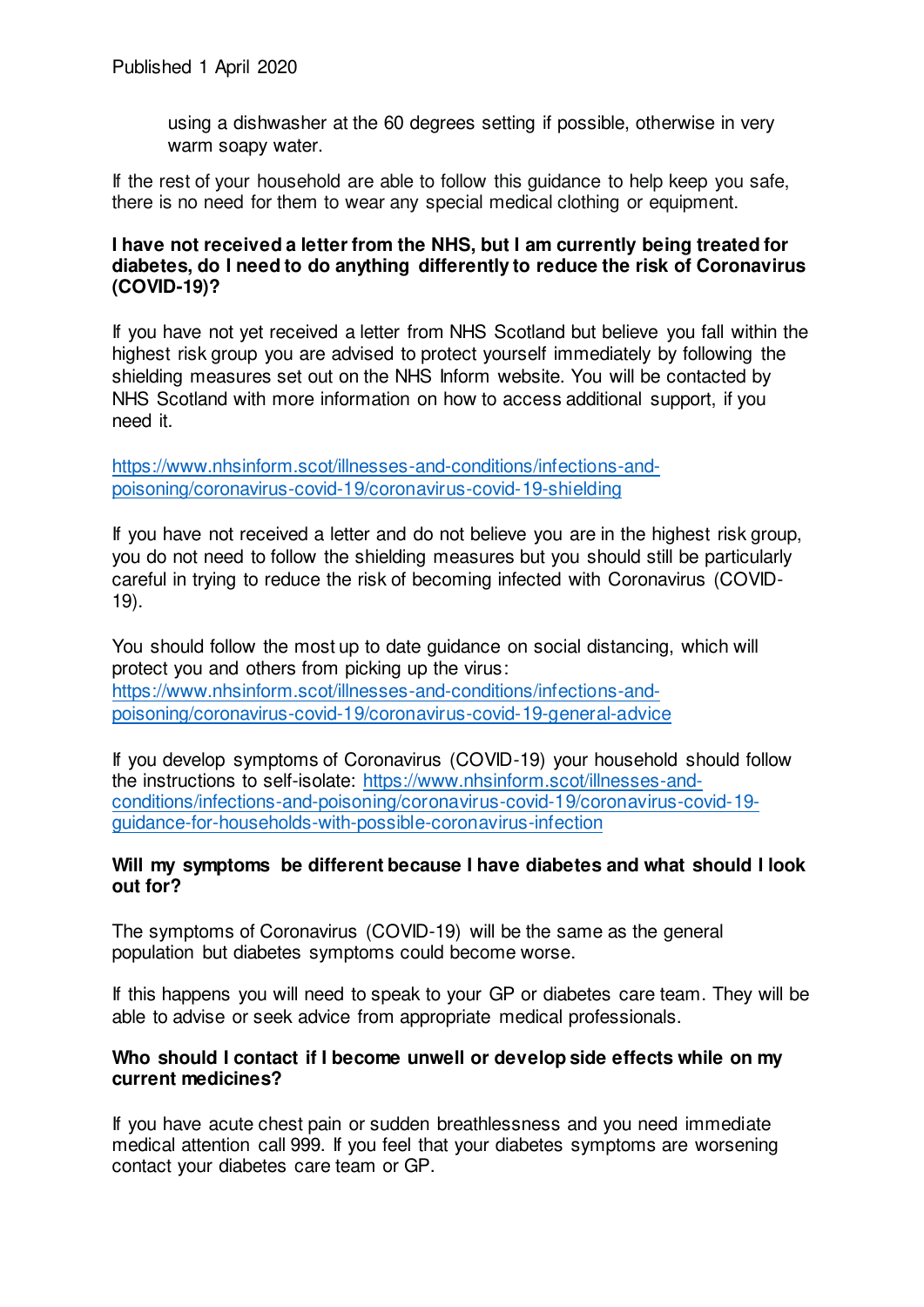If you think you may have Coronavirus (COVID-19) developed a new continuous cough and/or a fever/high temperature do not go to your GP, pharmacy or hospital.

You should phone 111 if:

- your symptoms worsen,
- breathlessness develops or worsens.
- your symptoms haven't improved in 7 days

Tell the call handler about your diabetes.

If you have a medical emergency, phone 999 and tell them you have Coronavirus (COVID-19) symptoms.

# **What should I do to collect my routine medications?**

You should ask family, friends and neighbours to support you and use online services.

If this isn't possible, then the public sector, business, charities, and the general public are gearing up to help those advised to stay at home. It's important to speak to others and ask them to help you to make arrangements for:

- food
- medicines
- essential services and supplies
- looking after your physical health, mental health and wellbeing

If you receive support from health and social care organisations, such as care support through your local authority, this will continue as normal.

Your health or social care provider will be asked to take additional precautions to make sure that you're protected.

# **What should I do if I am a carer for someone with diabetes?**

Coronavirus (COVID-19) can have serious effects on anyone who has a long-term health condition or a weakened immune system, including some people with diabetes.

If you're caring for someone who's vulnerable, there are some simple steps that you can take to protect them. You should follow advice on good hygiene, such as:

- Wash your hands on arrival and often use soap and water for at least 20 seconds or use hand sanitiser
- Cover your mouth and nose with a tissue or your sleeve (not your hands) when you cough or sneeze
- Put used tissues in the bin immediately and wash your hands
- Don't visit if you're unwell and make alternative arrangements for their care
- Provide them information on who they should call if they feel unwell (their GP phone number and 111) and how to use NHS inform
- Access advice on creating a contingency plan from Carers UK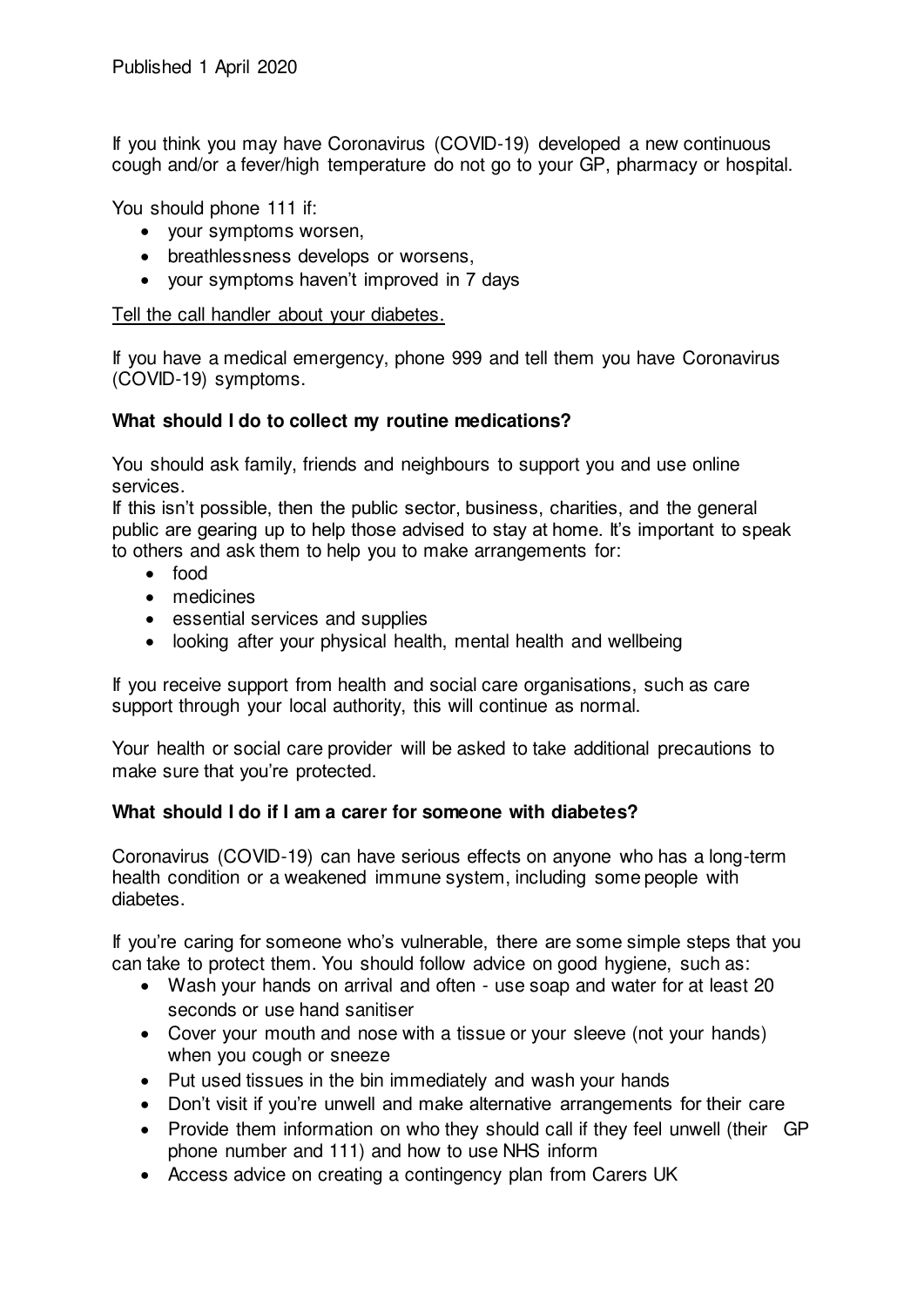- Find out about different sources of support that could be used
- Look after your own well-being and physical health

# **As we are being asked to stay at home for a prolonged period, how can I maintain a positive mental health?**

We understand that the situation you may be facing at the moment, due to Coronavirus (COVID-19) and your health condition can increase anxiety.

There are simple things you can do that may help, to stay mentally and physically active during this time, such as:

- Exercise regularly look for ideas of exercises you can do at home
- Spend time doing things you enjoy this might include reading, cooking, other indoor hobbies or listening to/watching favourite radio or TV programmes
- Eat healthy, well-balanced meals
- Drink enough water
- Try to avoid smoking, alcohol and drugs
- Keep your windows open to let in fresh air
- Arrange a space to sit with a nice view, if possible
- Get some natural sunlight if you can or sit on your front step, staying more than 2 metres away from others

Support in dealing with anxiety around impacts of Coronavirus (COVID-19) can also be found at:

<https://breathingspace.scot/> <https://www.samh.org.uk/> <https://www.supportinmindscotland.org.uk/>

Tips on how to cope if you are worried about Coronavirus (COVID-19) and in isolation can be found at:

[https://learn.nes.nhs.scot/28084/coronavirus-covid-19/psychosocial-support-and](https://learn.nes.nhs.scot/28084/coronavirus-covid-19/psychosocial-support-and-wellbeing/tips-on-how-to-cope-if-you-are-worried-about-coronavirus-and-in-isolation)[wellbeing/tips-on-how-to-cope-if-you-are-worried-about-coronavirus-and-in-isolation](https://learn.nes.nhs.scot/28084/coronavirus-covid-19/psychosocial-support-and-wellbeing/tips-on-how-to-cope-if-you-are-worried-about-coronavirus-and-in-isolation) 

NHS Inform has further resources to help your mental wellbeing: [https://www.nhsinform.scot/illnesses-and-conditions/infections-and](https://www.nhsinform.scot/illnesses-and-conditions/infections-and-poisoning/coronavirus-covid-19)[poisoning/coronavirus-covid-19](https://www.nhsinform.scot/illnesses-and-conditions/infections-and-poisoning/coronavirus-covid-19) 

# **Are my carers, and/or friends and family still allowed to visit my home?**

You should let your regular visitors know that you are reducing social contacts and they shouldn't visit you during this time, unless they are providing essential care for you. Essential care includes things like help with washing, dressing, or preparing meals.

If you receive regular health or social care from an organisation, either through your local authority or paid for by yourself, inform your care providers that you are reducing social contacts and agree a plan for continuing your care.